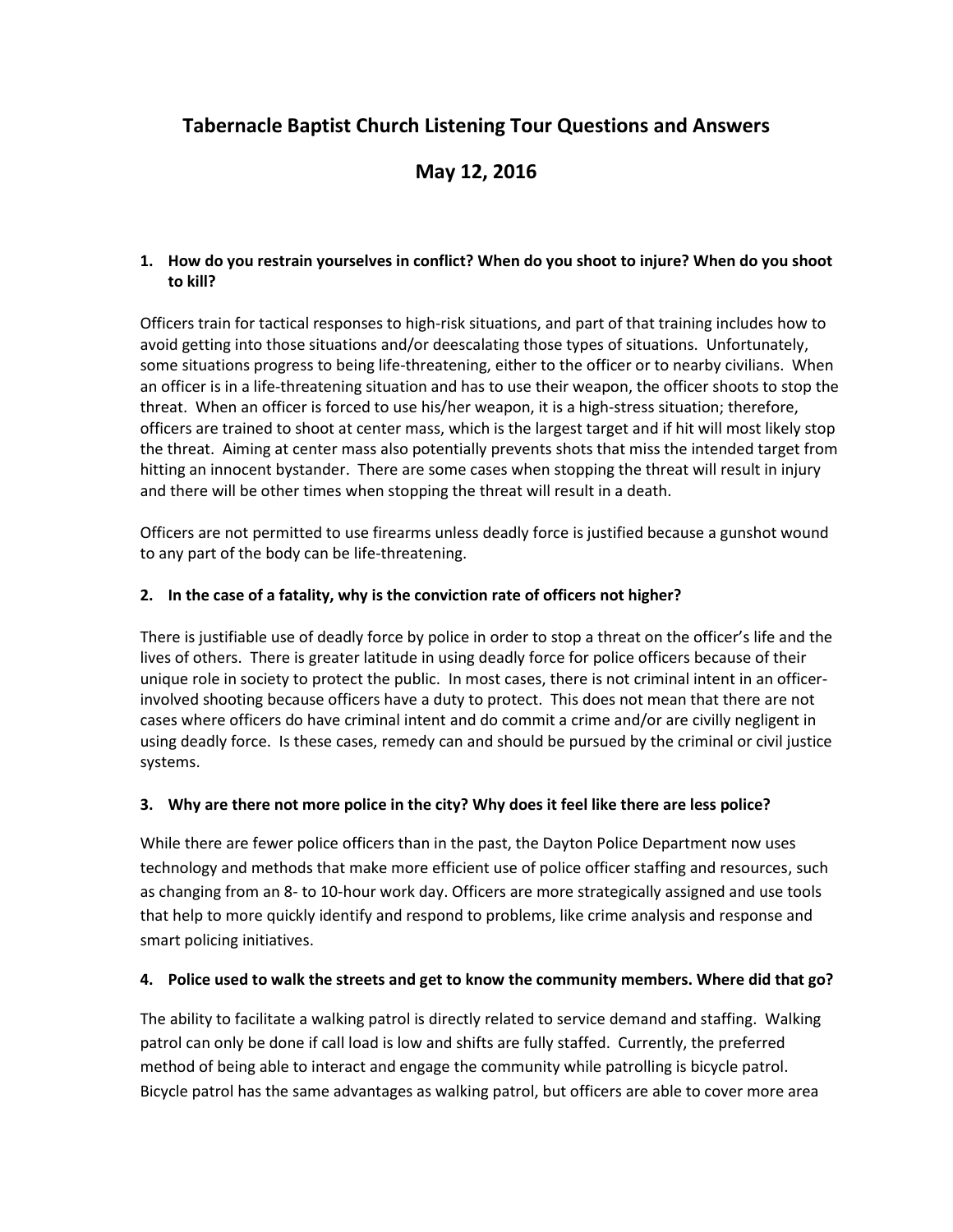effectively. Right now, the Dayton Police Department has bike patrols in all three Patrol Operations Divisions: East, West and Central.

# **5. What is the police force doing to improve their visibility and positive profile in the community?**

The Dayton Police Department utilizes numerous community-policing-based programs in order to interact with both adults and children across the city of Dayton. Here are just a few examples from 2015, and many of these programs and events are continuing:

- Coffee With a Cop events 18 total in 2015 11 EPOD, 5 WPOD, 2 CPOD
- Coffee With a Cop events 6 so far in 2016 4 EPOD, 1 WPOD, 1 CPOD
- Personal Safety Classes Taught –36 classes, 676 people trained
- Run, Hide, Fight Classes Taught 32 classes, 794 people trained
- Graduates from the Citizens Police Academy Fall '15 17
- Graduates from the Citizens Police Academy Spring '16 14
- Police and Youth Together Camp 57 kids attended in 2015, this program is expanding to include a camp in Westwood and in East Dayton in Summer 2016
- Landlord Association Members 96 this was implemented for information sharing and training purposes
- Police Officer/Citizen Mediation Program 17 cases
- 'What To Do When Stopped By Police' Presentation & Spaghetti Dinners 6 events in West Patrol Operations Division
- Painting with Police 10 events
- Graffiti Clean-up Sessions 6
- Police Recruiting Events 191events from April-December 2015 with a total of 1400 applicants
- Awarded grant funding for PSN Grant to try to reduce juvenile crime in the Westwood Neighborhood (\$500,000)

Additionally, the Dayton Human Relations Council (HRC) works with and on behalf of the Dayton City Commission to foster integrative communities that include police and residents working together to reduce crime and improve living conditions throughout the City. The Community Police Council (CPC) was created in 2011 to advise the HRC on policy and systemic issues that challenge community-police relations. CPC is responsible for ensuring that Dayton is unified around its common goal of mutual trust, accountability, fairness and respect for all. The Council, comprised of community and faith-based leaders, law enforcement, and local government serves the Dayton community by ensuring mutual responsibility for public safety and addressing concerns of all residents. Since its inception, CPC has been committed to:

- Creating opportunities for residents and youth to engage with police and speak out about safety in their neighborhoods.
- Listening to individuals, social groups and organizations speak frankly about their relations with police.
- Building trust through clear and accurate communication.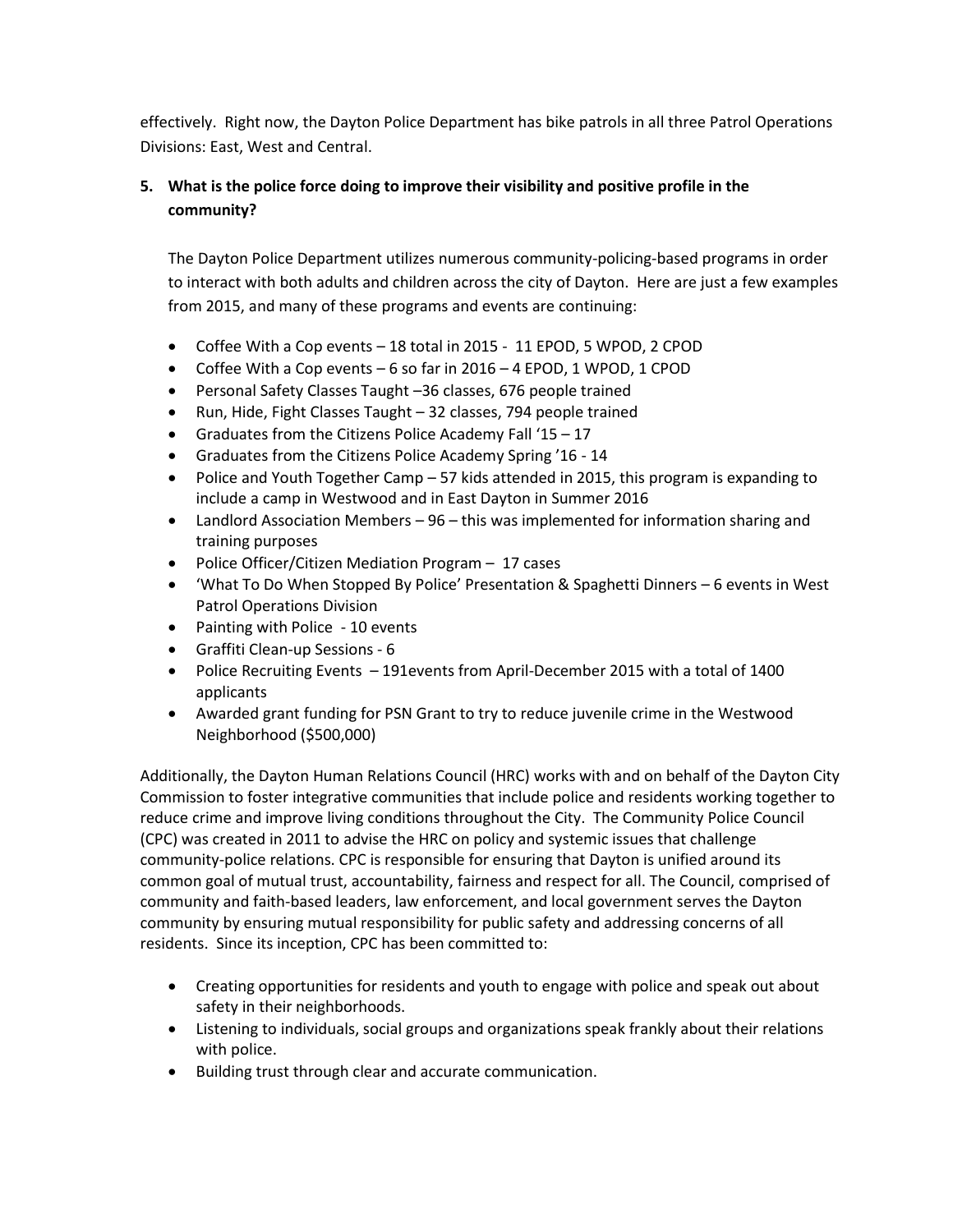- Responding swiftly to events dividing police from individuals, neighborhoods and the community.
- Coordinating activities city-wide to strengthen community-police relations.
- Developing mutual responsibility and accountability throughout the Dayton community for public safety.

A critical component of the CPC mission involves community outreach and engagement to expand opportunities for law enforcement and the communities they serve to foster trust, share communal experiences and enhance mutual understanding. Together, HRC has worked with CPC, Dayton Police Department and community partners to develop new and innovative solutions to build brides and create common ground:

#### **Community Spaghetti Dinners**

Hosted by the CPC twice a year, community spaghetti dinners bring together area residents to talk about creating safe communities and reducing gun violence. Activities include community dialogues and a resource fair to help connect community to services designed to help stabilize and empower families and individuals.

#### **High School Poetry Slams**

As part of an ongoing strategy to improve community relations and young adult citizen engagement, the Human Relations Council in partnership with the CPC, Victoria Theatre Association, and Dayton Public Schools host an annual "Speak. Be Heard. Be Considered" poetry slam series. The series is designed to serve as the conduit for conversation and empowerment, using spoken word as a tool to 1) address community concerns and issues young adults find important, 2) strengthen the relationships between law enforcement and the young adult community and 3) cultivate community engagement.

#### **Live with Honor Public Awareness Campaign**

Initiated by HRC, Live with Honor is a public awareness campaign designed to promote a visible and public message designed to change community norms around accepting a culture of violence. The campaign focuses on positive behavior among the community at large, networks, groups, and the individual and includes outdoor and transit advertising through the Greater Regional Transit Authority, community engagement events, a social media marketing campaign, and online video challenges. The campaign supports the CPC and The Community Initiative to Reduce Gun Violence (CIRGV) efforts in creating safe neighborhoods and reducing gun violence.

#### **Know Your Rights Trainings**

HRC, CPC and Thurgood Marshal Law Society partnered to host a series of community panels to engage the community in meaningful and constructive conversations to build understanding and trust. Know Your Rights and Responsibilities trainings were held throughout the year to educate the community on police policies and procedures and residents' rights and responsibilities. The events featured videos, interactive discussion and presentations designed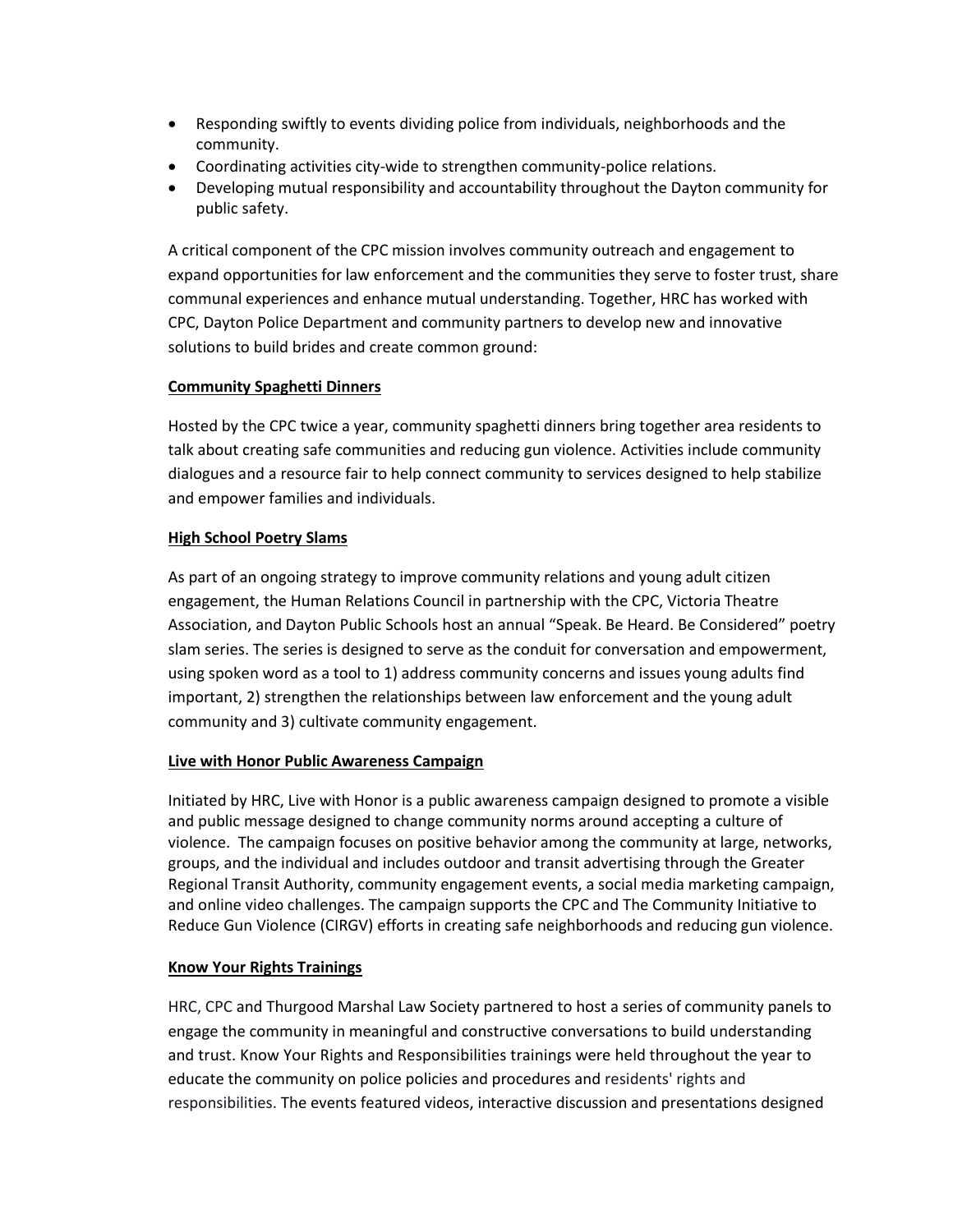to stimulate thought and dialogue and to educate the community on how to effectively interact with officers.

## **6. How do we encourage more African-Americans to become officers? How do you diversify the force? Is the Civil Service test the best method for testing?**

The City of Dayton has been pursuing greater diversity in the police force and developing processes that would lead to hiring a more diverse group of recruits to mirror the community. The City implemented a recruiting campaign to attract applicants that will build the best possible police force, with an emphasis on increasing the number of African-Americans and other ethnic minority officers, so the department better reflects the Dayton community. The Dayton Police Department uses a variety of tactics to recruit potential police officers, including visits to churches, schools, and community events across the City. They also work with firms to research national best practices for police recruitment, develop campaign materials in English and Spanish, and promote recruitment resources on radio stations and social media—including digital ads.

#### **7. PAL or Police Athletic League – does it still exist?**

No, PAL no longer exists within the Dayton Police Department. The department does have numerous other programs in which our officers interact with members of the community, please see the previous answer and attachment.

## **8. What thoughts do officers have concerning high school sporting events and the presence or lack of at the event, particularly basketball games?**

Having an adult presence, including police, at large youth events (whether athletic or social) is just a prudent measure to both promote safety and avoid potential conflict and other problems.

#### **9. What should an individual who is stopped do to ensure their safety?**

Attached you will find a PDF to a presentation the Dayton Police Department has given numerous times at various community meetings an events. It outlines what to do if stopped by police as a motorist and pedestrian. It also covers how to handle police officers coming to your home.

## **10. Concerning the drug epidemic in the City of Dayton: how are areas of the city surveyed and which area has the most incidents that concern the Police Department?**

Calls for service related to drug overdoses, specifically opioid overdoses, are currently concentrated in East Dayton. The number of calls for overdoses, use of Narcan, and the number